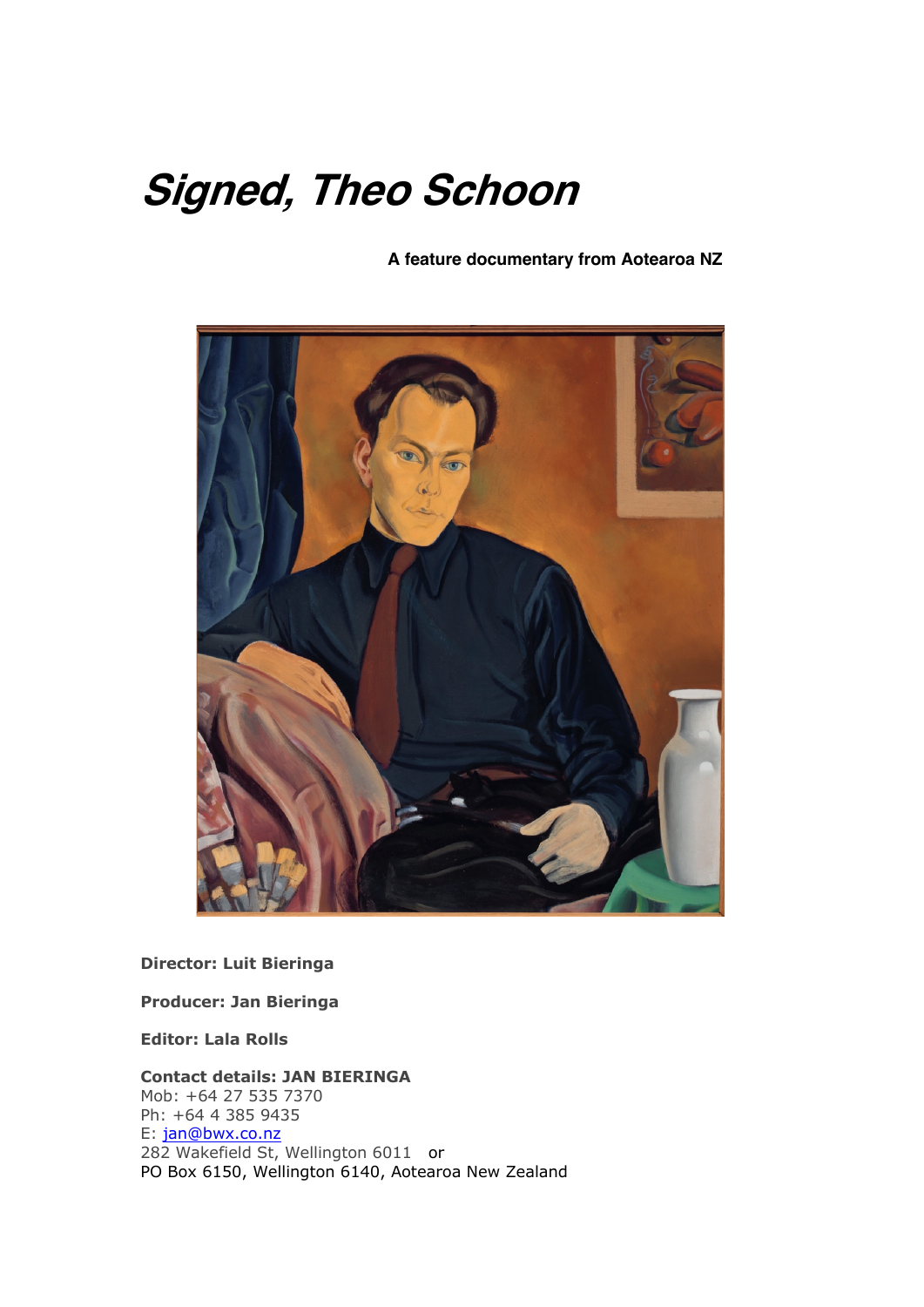# *Signed, Theo Schoon*

### **Logline**

An intensely artistic soul is raised in the East, trained in the West, and replanted in the South. His artistic spirit guided him to cultural camaraderie, a strong liaison with the Māori community and the landscape - the legacy is re-considered.

**Short synopsis:** In the context of New Zealand culture in the second half of the 20th century The Dutch émigré Theo Schoon (1915 – 1985) rocked our world. For all the 'noise' that has surrounded Schoon the personality – as in mad, bad and dangerous to know, the artist that emerges from this film is one who gave infinitely more than he took.

*Signed, Theo Schoon*, grew from a popular biography of the artist Theo Schoon by Damian Skinner and a subsequent touring exhibition titled *Split Level View Finder.* Kim Hill interviewing Damian here: https://www.rnz.co.nz/national/programmes/saturday/audio/20186 71643/damian-skinner-profile-of-artist-theo-schoon

While the film draws from both the biography and the exhibition, it takes a significantly different path as it traverses the social and cultural landscapes from the late 30s through to Schoon's death in the mid 80s.

The film explores a gradual re-assessment of Theo's involvement in NZ art; his influence on some of the country's major visual artists both Pakeha and Māori - as well as the crafts community ensuring a little known but enduring legacy.

This is a redressing of forgetfulness where we have bypassed his role in a series of major issues with artists working in the visual, musical, Māori arts - the issues that arose remain a source of fascination for writers, art historians and Māori people themselves. This is a thread throughout the film that gives visibility to outstanding and important people who have continued to contribute to shape this country's culture.

As the arc light of the debate has swung back onto Schoon, a young openly gay artist who came to this country in the late thirties his journey and discoveries, contentious though they may be today, were decisive to the point they affected change for both individuals and the culture. Theo was the hinge around which others swung into a deeper appreciation of the New Zealand experience.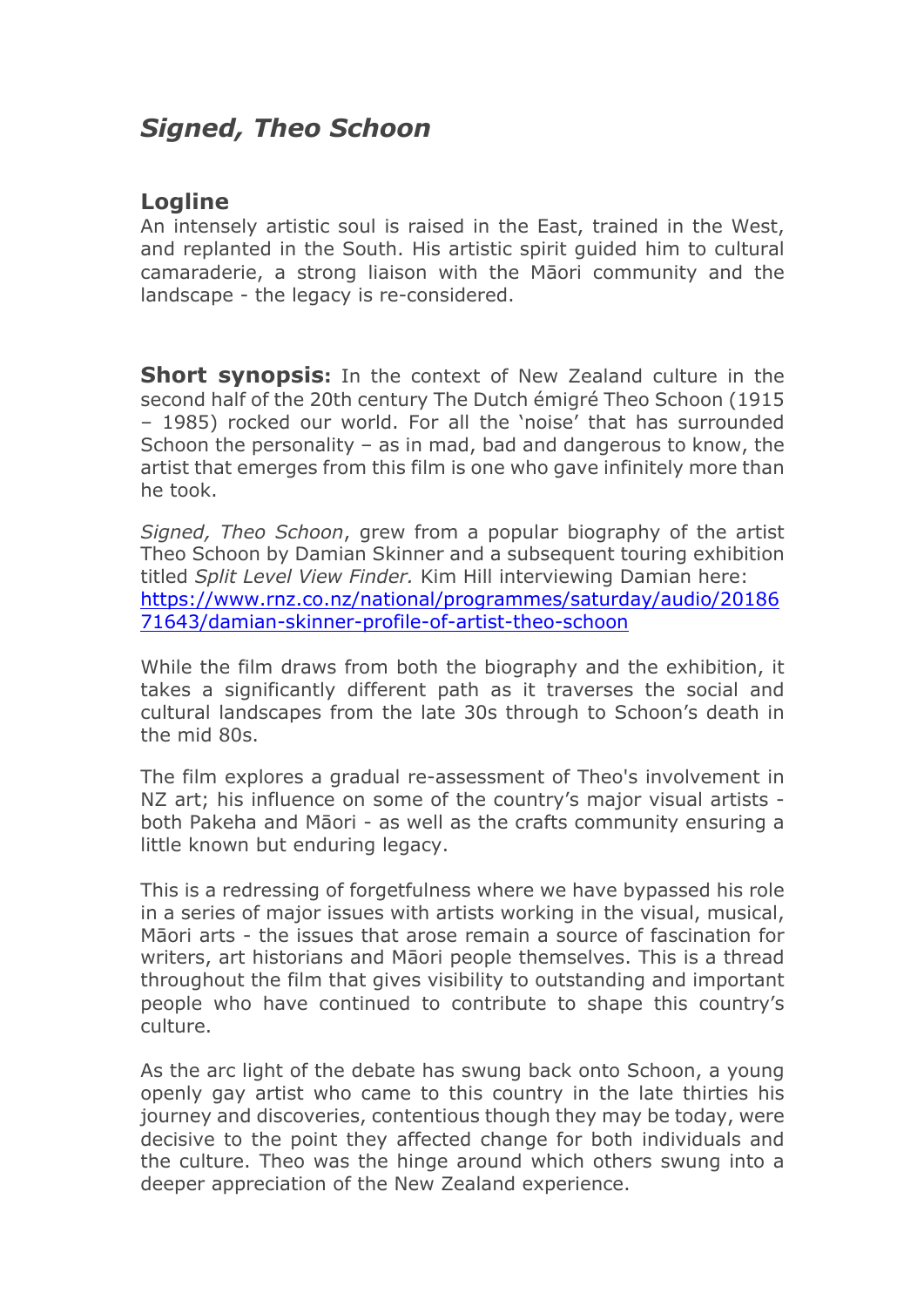There is no doubt that Schoon was arrogant, complex - the question one must ask is, was he always arrogant and complex or maybe the very conservative monocultural culture that he first encountered contributed to the shaping of his personality.

Whilst the central pivot for the documentary is Schoon, the film is a much broader story which illustrates our important cultural history and helps us to better know who we are, and where we have come from.

## **Longer Synopsis**

Damian Skinner's book *Theo Schoon: A Biography* is a major inspiration for the film *Signed, Theo Schoon*, rather than an adaptation or a conventional biopic Schoon tells his own story through letters, recordings and beautiful archival footage allowing him to become the primary narrator AND story teller.

The film is an exploration of the effect the pioneering work of an outsider had, and still has on the New Zealand cultural landscape. Through that lens, it explores the New Zealand context from Schoon's arrival from Indonesia shortly before the second world war until his premature death in the mid 1980s.

*Signed, Theo Schoon* introduces an influential and at times controversial artist, designer and craftsman to a broad spectrum of viewers by revealing the natural, social and cultural landscapes he lived in, engaged with and challenged. The documentary traverses the cultural and physical landscapes of New Zealand, with side trips to Schoon's beloved Indonesia during a time of major cultural and political changes.

Schoon's importance and his influence are reflected now in many ways. His work continues to appear for sale while he continues to be referenced in the work of major artists, such as Michael Parekowhai.

His is an important and dynamic story which expands our knowledge of our cultural history just as BWX achieved previously with the film *the heART of the matter*.

Schoon was quintessentially a Bauhaus man, whose interests encompassed Javanese dance and music, painting, printmaking, photography, ceramics and jade and gourd carving. As Schoon questioned the existing European and Māori visual arts canons in search of a modernism his own outsider eye and heart felt Aotearoa New Zealand deserved to reinvigorate both Pakeha and Māori art.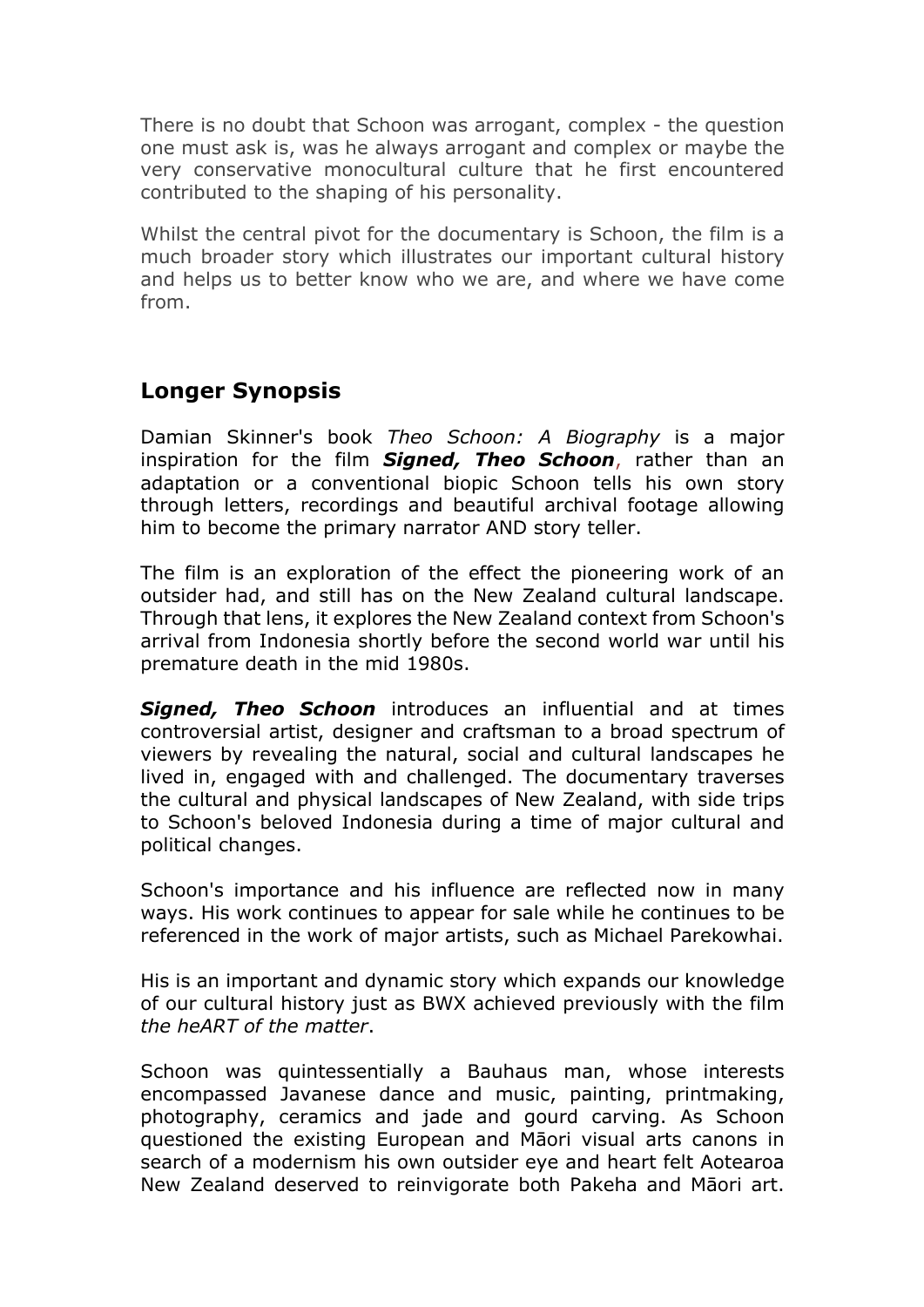#### **Schoon believed Māori art was, and would continue to be, New Zealand's "most important cultural accomplishment."**  (Damian Skinner)

Some say Schoon was an unruly artist and an even more unruly subject. His practice, like his life, was chaotic, uncontrolled, porous driven by a strong set of philosophies; the role of art and the artist in the modern world, especially that yet to be forged in Aotearoa New Zealand.

Schoon's work is ideas-driven and process-based. He was never that interested in making or archiving finished works of art or building a coherent body of work. He made paintings, photographs, prints, pottery, carved jade and gourds, challenging established hierarchies between the various media, whether European or Māori. Exhibitions, with one exception, were largely treated as unnecessary distractions.

Schoon found more fulfillment in the working through of ideas and possibilities  $-$  in various ways, materials, and, notably, often with other artists. He regularly features in art history as a generative, guiding force in the work of others — notably as an early mentor figure to Gordon Walters – the two are often referred to in shorthand terms as the Picasso and Braque of New Zealand modernism.

Schoon rediscovered and to an extent rescued the craft of gourd growing and carving. He opened our eyes to the value of photography and design through his obsession with the raw materials proffered by the thermal landscapes around Rotorua.

The documentary underplays the theoretical in favour of a rich and impressionistic journey through New Zealand's most intriguing and impressive natural settings mixed with the effects they had on the interpretations wrought by our carvers, painters, writers, potters and designers.

The film introduces viewers to the incredible (re)discovery and recording of the lime rock shelters in the South Island and the debate surrounding the recording of the rock art treasures by Schoon in the early forties.

*Signed***,** *Theo Schoon* emphasises the visual evidence of the extended journeys through the lime stone shelters and cave sites, the steam shrouded thermal landscapes of the North Island central plateau, the locations where pounamu/jade were sourced and the untidy and noisy timber yards he worked in; the urban and rural retreats he inhabited and where he cultivated and destroyed his friendships or grew his gourds.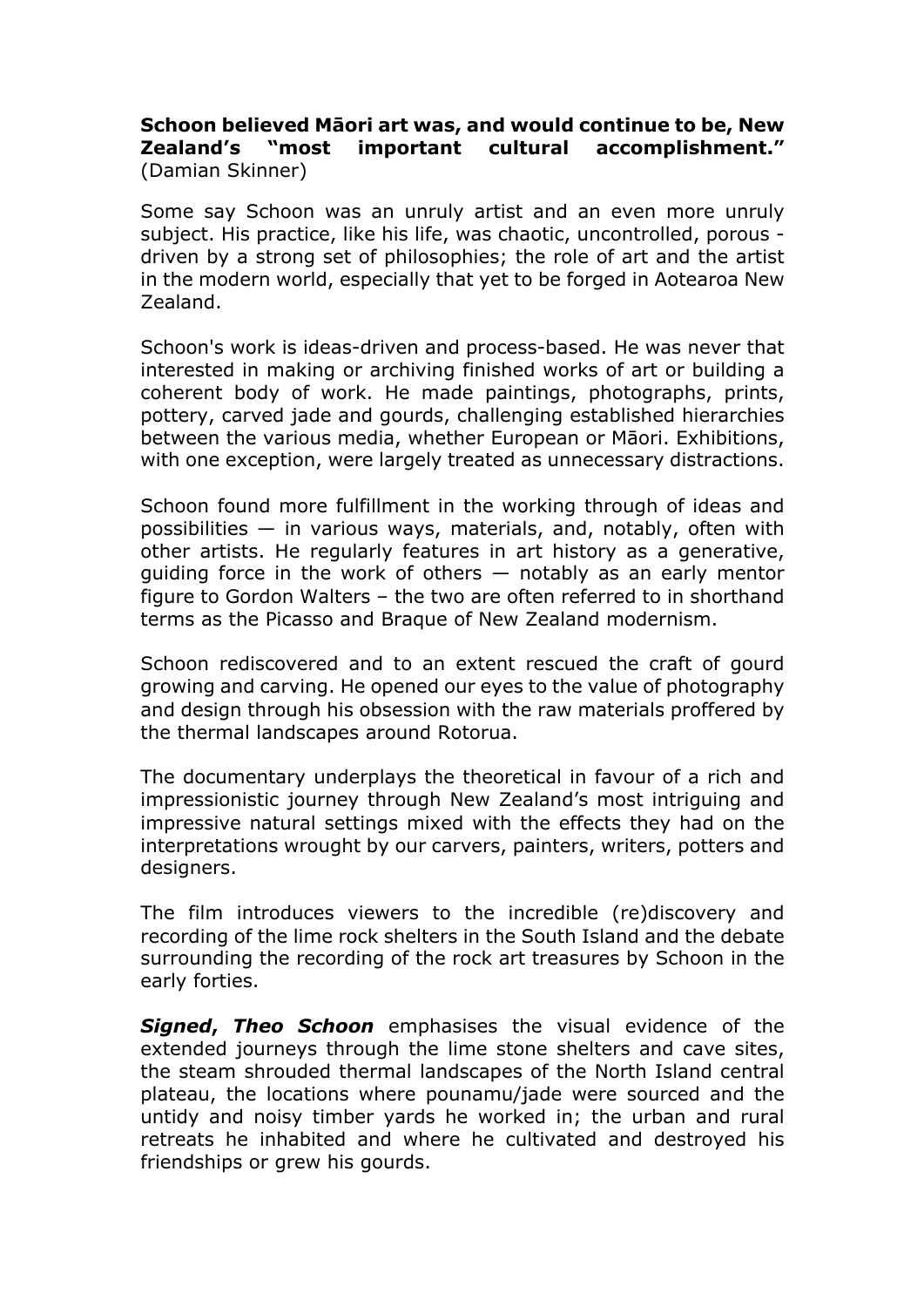Schoon studied Māori art and craft and attempted to highlight the achievements of a culture under siege at the time of his arrival here. His friendship with Pine Taiapa, Guide Rangi and many others attest to his total commitment in a contested and fraught cultural arena.

In addition to his almost incessant engagement with every artist, writer, musician, dancer, ceramicist, Māori carver, pounamu carver and designer, his writings and practical contributions should find a fertile response across the prospective film audiences. They will be treated to a rich kaleidoscope of archival footage, the quintessential landscapes he traversed and the rich basket full of visual imagery that represents his own work and that of the many artists and craftsmen he engaged with throughout New Zealand over five decades.

#### **Schoon's is a big and enduring story.**

#### **Format:**

DCP basic specifications are:

- Confirmation of running time 01:39:28:10
- Resolution DCI Flat 1998x1080 (With pillar boxing)
- Frame rate The DCP is INTEROP at 25fps
- Ratio 16:9
- Sound format 5.1 surround
- File size approx 200GB
- KDM requirement/encrypted file DCP will not be encrypted so does not require a KDM

Note that because the film is 25fps and 1920x1080 the DCP will be INTEROP and have pillar boxing down the sides.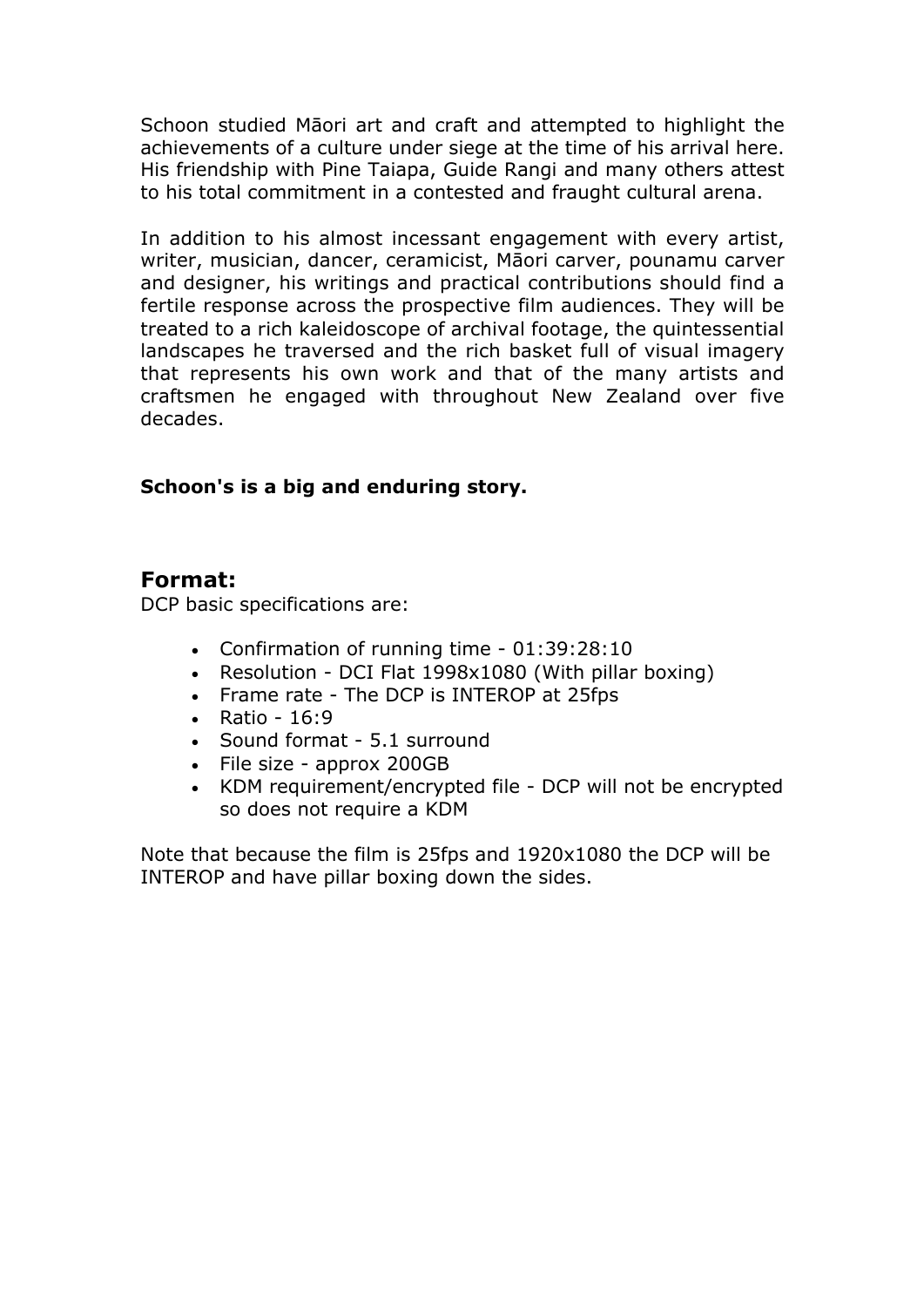## **Who is making this film**

#### DIRECTOR/PRODUCER

LUIT and JAN BIERINGA make feature length documentaries around art, education, culture - this is our fifth. All of the films have screened in the international film festival, on television within NZ, AirNZ and also to international audiences. They continue to be constantly used and can be viewed here:

*the heART of the matter* https://www.nzonscreen.com/title/heart-of-the-matter-2016

*The Man in the Hat* https://www.nzonscreen.com/title/the-man-in-the-hat-2009

*Te Hono ki Aotearoa* https://www.nzonscreen.com/title/te-hono-ki-aotearoa-2012

*Ans Westra: Private Journeys/Public Signposts*: https://www.nzonscreen.com/title/ans-westra-private-journeys-2006



**Director / Producer** Luit Bieringa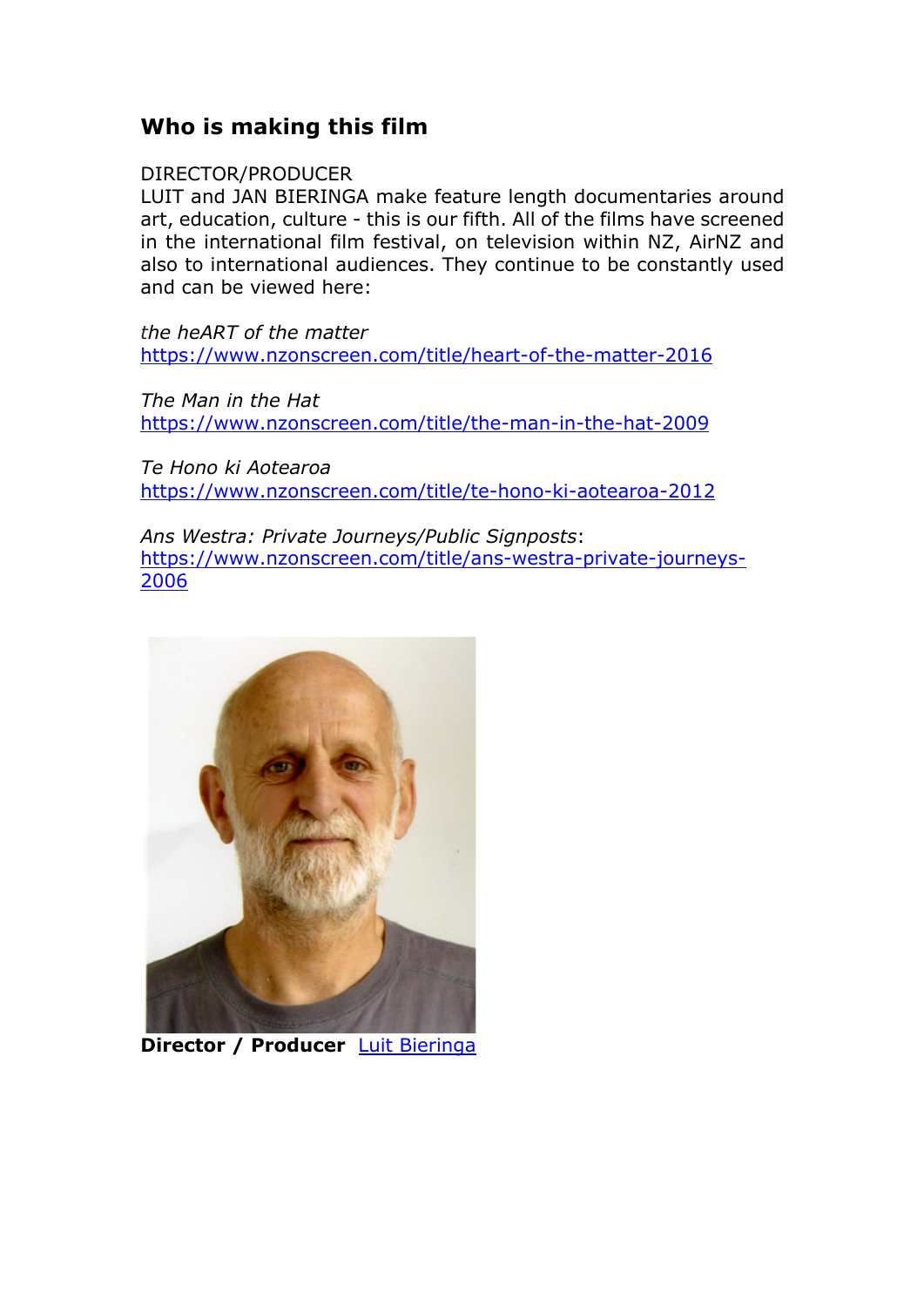

**Producer/Director** Jan Bieringa

## **Photography:**

**Scott Mouatt** a Dunedin based DOP shot the extensive footage in and around Timaru where many of the caves and overhangs which house the cave drawings.

**Bruce Foster** a Wellington based photographer and documentary maker worked on the thermal landscapes in Whakarewarewa including Hinemihi, the wonderful home of Guide Rangi.

**Joseph Kelly** a Wellington based photographer shot the studio and Te Papa archive material.

**David Paul** an Auckland based well known DOP shot the installation of *Split Level View Finder* at Te Uru Art Gallery

## **Editor:**

**Lala Rolls** is both an editor and director. Her work is well known and her biography and links to her work can be found here https://www.nzonscreen.com/profile/lala-rolls Lala was intrigued to work on this project as her mother had similar origins to Schoon. Lala is very strong on the blending of cultures and remarkably adept with archive footage.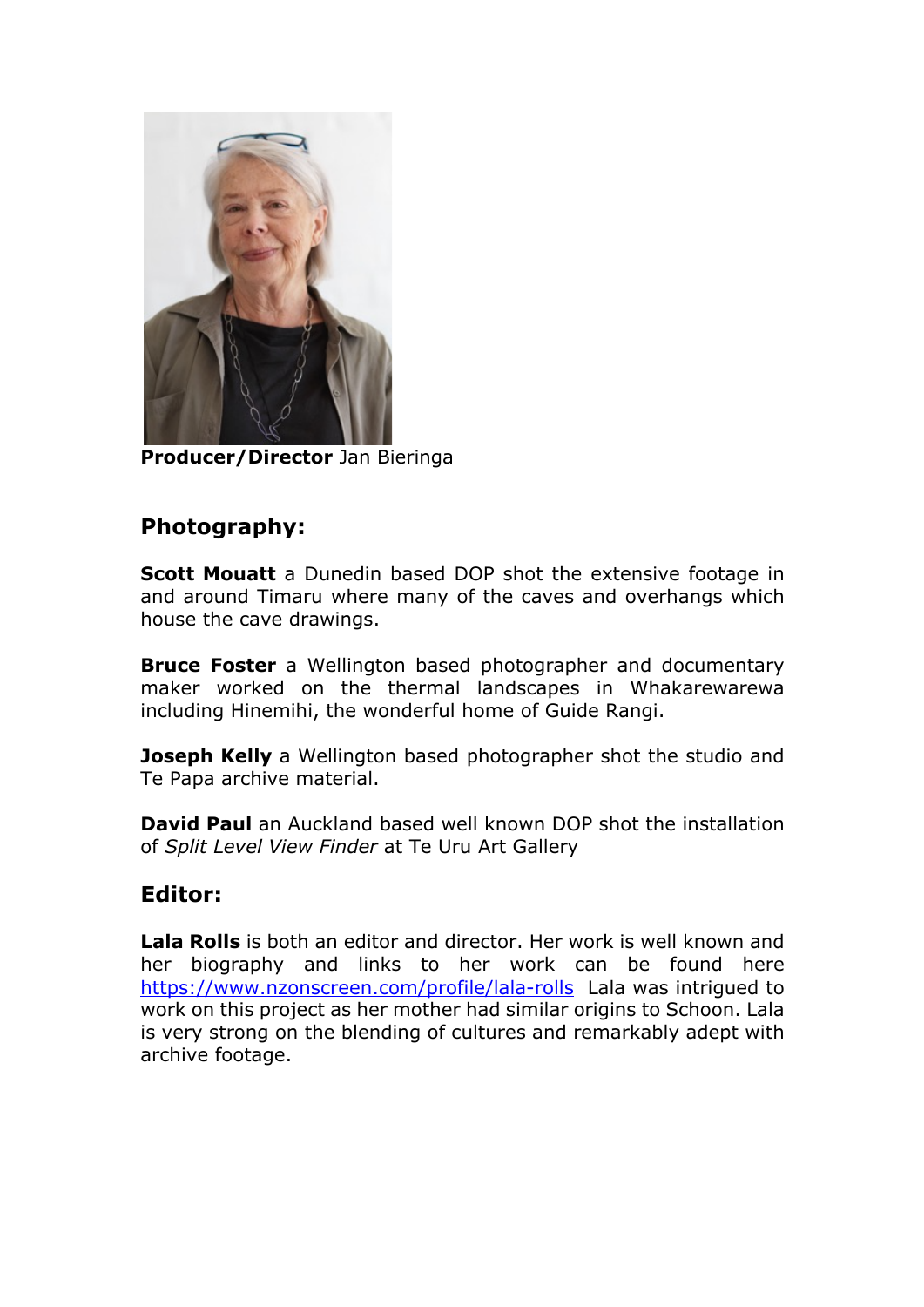## **Music:**

**Gareth Farr** needs little introduction as a New Zealand composer and percussionist. Farr and Schoon have much in common essentially their love of Indonesian gamelan. "I would so much love this to work out, as when you look at Schoon and my large list of shared interests it seems insane that anyone else would do it." Blending the Dutch, Indonesian, Māori and Pakeha influences for the sound track required a special skill.

# **Sound Design:**

## **Tom Scott-Toft:**

Given the nature of the archival audio, the mute archival film footage and our poetic approach to the storytelling; the sound design/editing part of post-production work was complex and time consuming.

## **Colourist:**

**Gareth Evans** experience working at Nga Taonga Sound and Vision gave him the best practice for working on this film - footage sourced from multiple places and some of limited quality made the task challenging indeed.

# **Clips and quotes**

1. A poetic archive-rich documentary film on artist Theo Schoon. Though controversial Schoon was instrumental in shaping the art scene here in Aotearoa from his arrival in 1939 and throughout his unusual life and practice as an artist. Intended as a fully cinematic experience and subsequently for a secondary audience on the small screen.

2. The journey we will share with viewers traverses the rich tapestry our artistic landscape; literally given Schoon's immersion in Māori Rock Art and Rotorua's thermal landscapes and figuratively given his influence on almost every major New Zealand artist.

- 3. The film covers a number of themes:
	- being an outsider in a straight society (Schoon was not only an outsider artist, he was also gay and out there)
	- indigenous art and culture